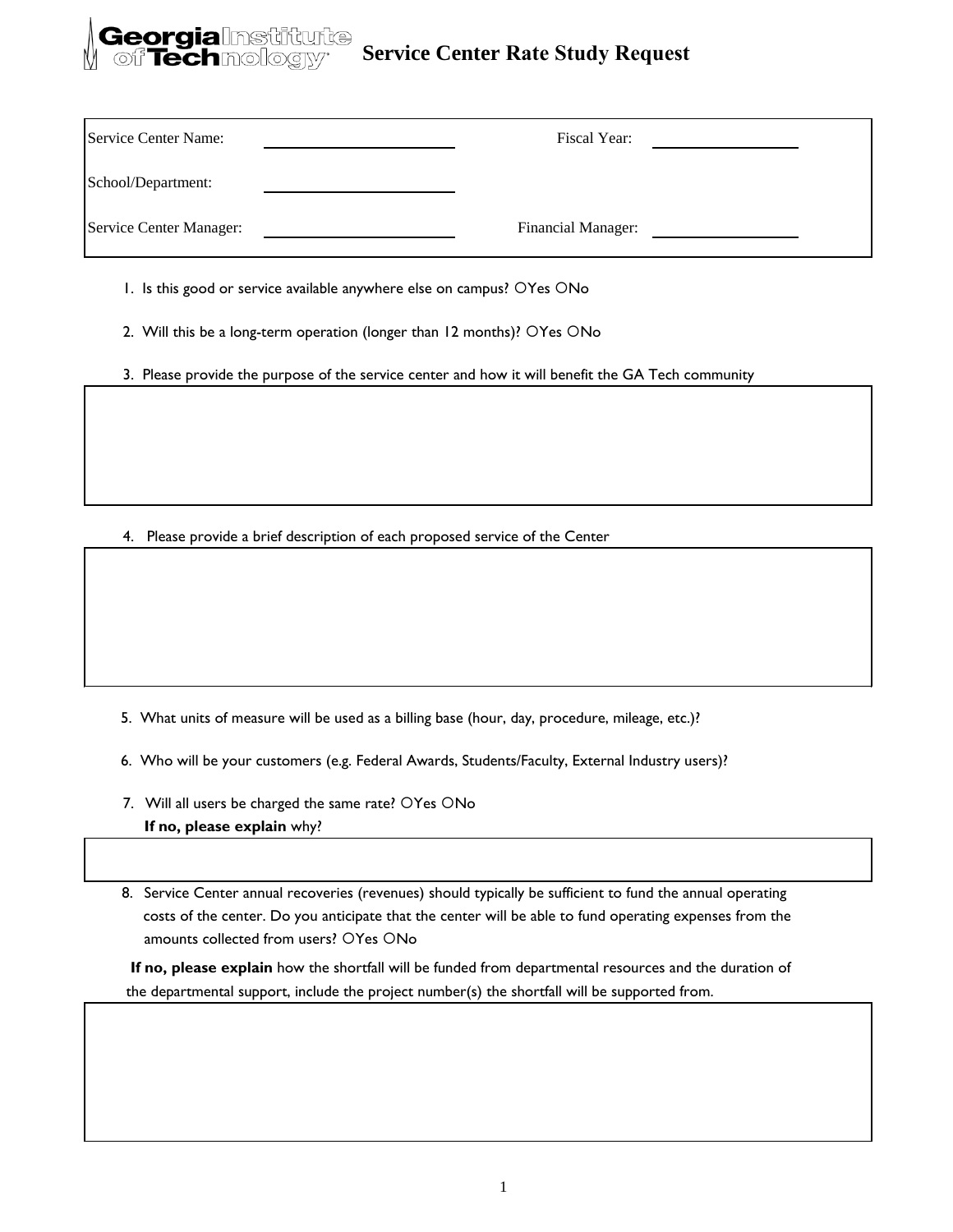## **Service Center Rate Study Request**

- 9. Describe how records of usage will be accumulated and maintained?
- 10. How many units of measure will be processed during the current fiscal year?
- 11. How many units of measure do you anticipate billing to each customer group?
- 12. What are the estimated/anticipated billings to federal awards (including federal flow-through funds)?
- 13. What are the proposed charge rate(s) for this service center?
- 14. Please list any personnel data that should be included in the rate calculations (Name, salary, employee ID, percent allocation) attach a separate sheet if necessary.
- 15. Please list all non-computer equipment that will be used in the center. (Include tag number, location, purchase date, purchase price) attach a separate sheet if necessary.
- 16. Please list all computer equipment that will be used in the center. (Include tag number, location purchase date, purchase price) attach a separate sheet if necessary.
- 17. Please list the location of the service center. Buildings and Room numbers (Include offices, storage areas, as well as main facility) attach a separate sheet if necessary.
- \* Please attach an estimated budget presenting the operational costs of the center that should be recovered in whole or part from service center revenues (e.g. salaries & fringe, materials & supplies, travel, repairs and maintenance, etc.).